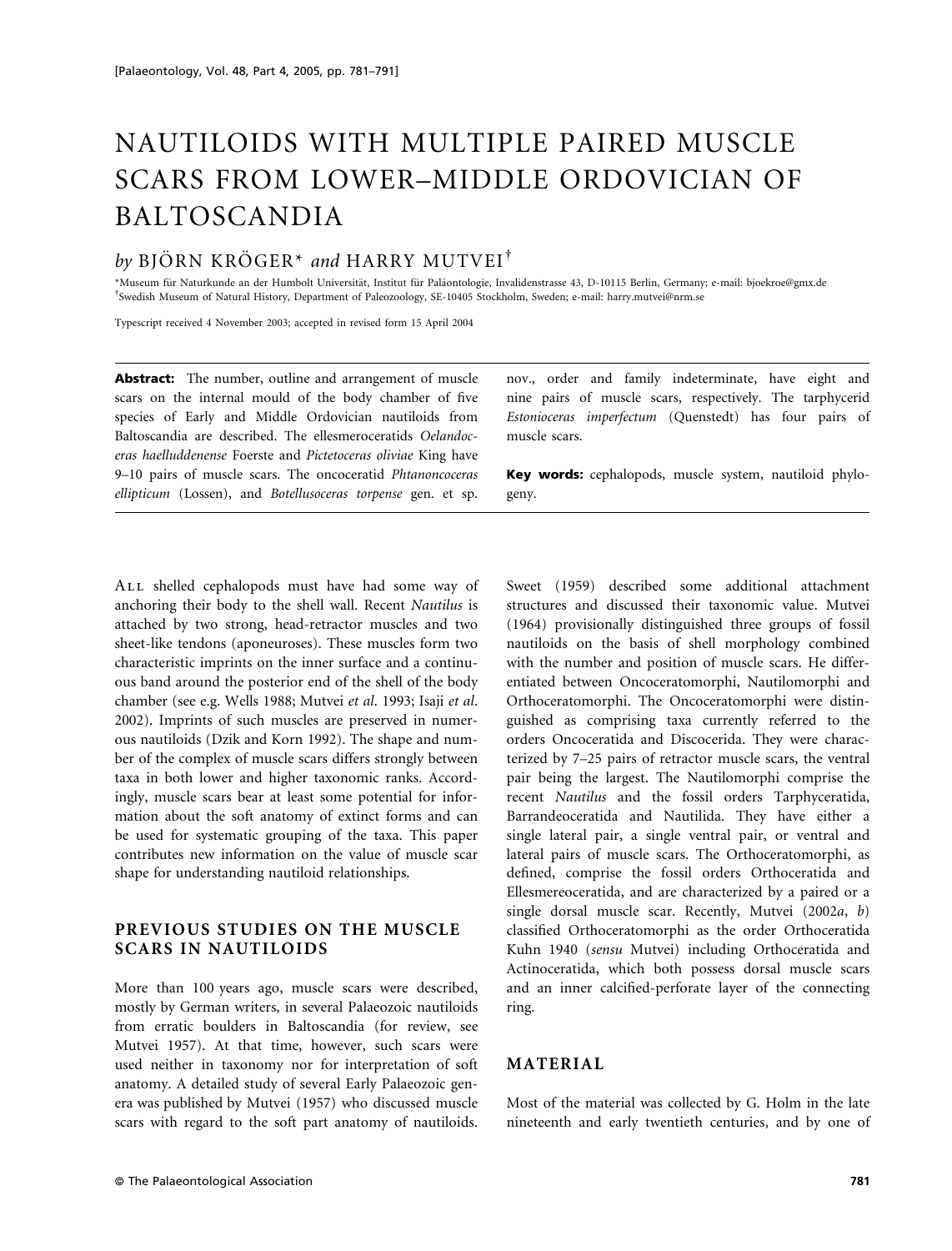us (HM) from the Häludden outcrop on the north-east coast of the island of Öland, Sweden. The lower part of the Orthoceratite Limestone crops out on Öland along a cliff north of Byxelkrok. The outcrop extends from the lower Lanna Limestone, Volkovian Stage, up to the Holen Limestone Formation of the Kundan Stage and gives, therefore, a profile at the boundary interval of Arenig– Llanvirn. The cephalopods collected came mainly from the lower Holen Limestone Formation of Hunderumian Stage. The Holen Limestone Formation, which is only 7–10 m thick, consists of greyish, thinly bedded glauconitic or oolitic, sometimes strongly phosphatized limestones (see Jaanusson 1960; Jaanusson and Mutvei 1982). Numerous discontinuity surfaces occur in the highly condensed section. The abundant cephalopods are partly phosphatized, showing exceptionally good preservation of minute details of the shell.

A minor part of the material was collected by G. Holm from different outcrops of the Folkeslunda Limestone Formation, throughout Öland and during his visits to Estonia. The Folkeslunda Limestone Formation (Lasnamägian, Llanvirn) consists of greyish, thinly bedded glauconitic, oolitic, bioclastic limestones with several omission or hardground surfaces. These surfaces are often phosphatized or haematitic. The Folkeslunda Limestone in Öland is about 3 m thick and highly fossiliferous with a diverse cephalopod fauna; also common are hyolithids, gastropods and trilobites. The fauna is well preserved, and sometimes slightly phosphatized (see Jaanusson 1960; Jaanusson and Mutvei 1982).

Repository abbrevations. NRM, Naturhistoriska Riksmuseet Stockholm; SGU, Sveriges Geologiska Undersökning, Uppsala; MB, Museum für Naturkunde der Humboldt Universität zu Berlin.

# TERMINOLOGY

In Recent Nautilus the retractor muscles, the longitudinal mantle muscles and the subepithelial muscles from the septal portion of the body all have their origin on an annular myoadhesive band of the mantle (Mutvei and Doguzhaeva 1997, text-fig. 10B). This band, termed by Owen (1832) the annulus, secretes a more or less pronounced elevation on the inner surface of the shell wall immediately anterior to the mural part of the last septum. This elevation was therefore termed the annular elevation (Mutvei 1957). As in Nautilus (Mutvei and Doguzhaeva 1997, text-fig. 9C, pl. 9, fig. 1, pl. 10) the anterior border of the annular elevation often forms a ridge that appears as a furrow on the internal mould of the living chamber. In fossil shells the position of the muscle scars is indicated by anteriorly extending lobes of this annular elevation or in places where its width increases. In certain cases the

annular elevation is more pronounced on the muscle scars than elsewhere. Additionally, discrete circular to subquadrangular areas are developed posterior to the lobes.

# SYSTEMATIC PALAEONTOLOGY

## Order ELLESMEROCERIDA Flower, in Flower and Kummel 1950 emend. nov.

Diagnosis. Small cyrto-, ortho- and gomphoceracones, usually laterally compressed or rounded in cross-section, mostly with short chambers. Siphuncle marginal or submarginal, mostly ventral, comparatively wide, sometimes with diaphragms. Siphuncular segments concave with largest diameter at septal necks. Connecting ring of a thick spherulitic–prismatic outer layer. Multiple paired muscle scars located at base of living chamber.

Remarks. There is one main reason for emending of the Ellesmerocerida. This order was originally said to comprise all 'archaic' (Flower 1964) or 'ancient' (Furnish and Glenister 1964) nautiloids. This initial, intuitive definition was very broad, subjective, far from a natural grouping, and includes very different nautiloids that can easily be divided into some taxa of ordinal rank. Consequently, the original pool of Ellesmerocerida was restricted later by the outgrouping of the Plectronocerida (Chen and Teichert 1983), Protactinocerida (Chen et al. 1979) and Yanhericerida (Chen et al. 1979). Furthermore, Mutvei (2002a, b) showed that the Baltoceratidae belong to the Orthoceratida, as is evident from the typical structure of the connecting ring as well as the shape of the muscle impressions and general shell shape. Frey (1995, p. 27) pointed out that 'other distinctive groups within the Ellesmerocerida that may constitute separate order-rank taxa are … Protocyloceratidae, the strongly compressed Bassleroceratidae, and the Bathmoceratidae and Cyrtocerinidae'. Thus since 1950, when Flower erected the Ellesmerocerida, the order has become more and more eroded. The remaining taxa, which represent the families Ellesmeroceratidae and Cyclostomiceratidae, share a relatively large set of morphological characters, marginal–subcentral, concave siphuncle, endo- or exogastric shell, a connecting ring consisting of a relatively thick spherulitic–prismatic layer and common diaphragms in the siphuncle. The diagnosis above summarizes this remaining set of features.

In this paper only two genera of the Ellesmerocerida are dealt with: Oelandoceras and Pictetoceras. Both belong to the youngest representatives of the order, which comprises mainly Canadian forms.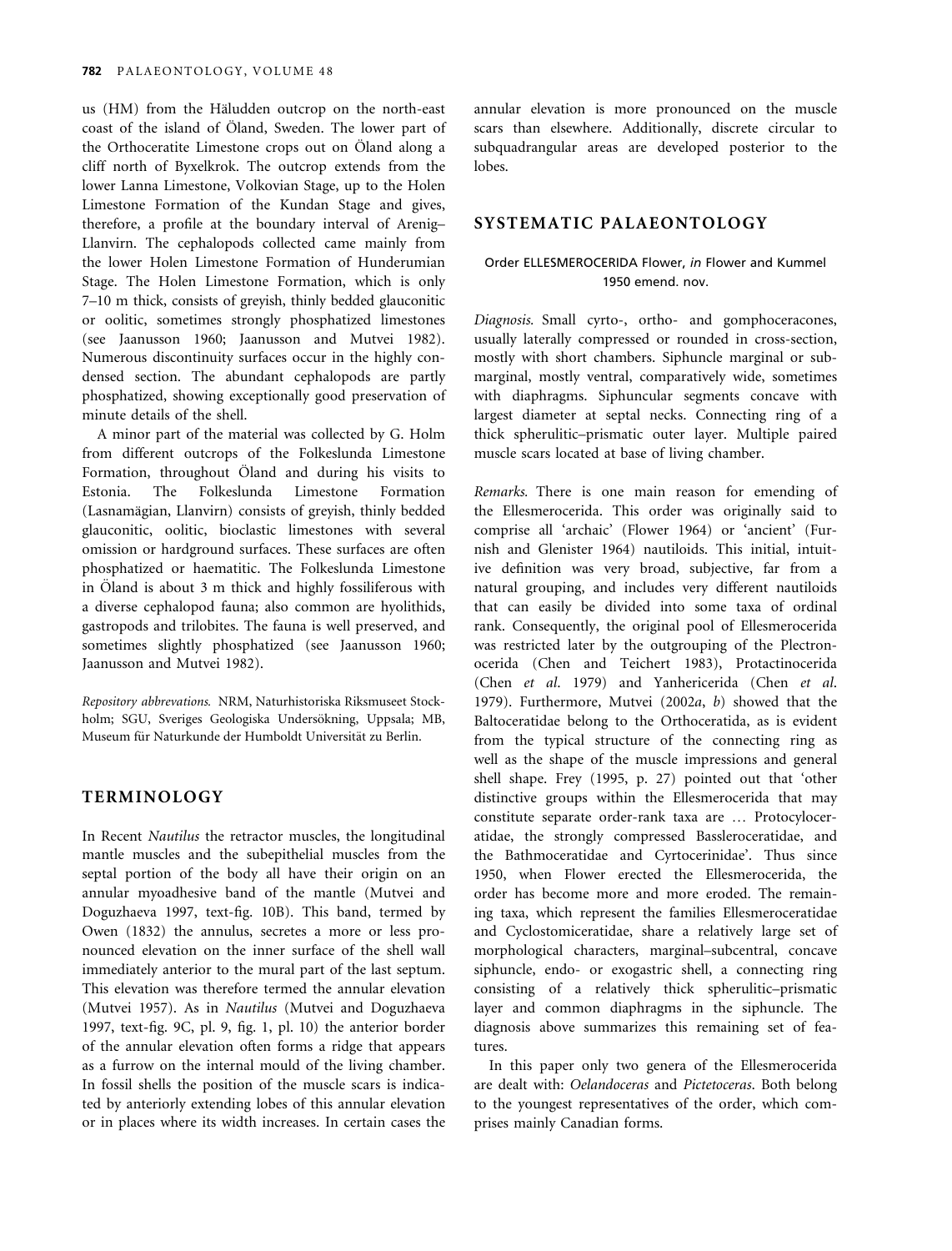#### Family CYCLOSTOMICERATIDAE Foerste, 1925

#### Genus PICTETOCERAS Foerste, 1926

## Pictetoceras oliviae King, 1998 Text-figures 1B, 3D–H, 5B

#### \*1998 Pictetoceras oliviae King, pp. 341–342, text-figs 3A–D, 4, 6A

Holotype. NRM Mo 158460a.

Type locality and horizon. Hälludden at Öland, Sweden; Grey Vaginatum Limestone, Lower Holen Limestone Formation (upper Arenig/Kunda).

Material. Twenty-six specimens in the repository of the NRM.

Diagnosis. Small, straight or slightly cyrtocone, slightly compressed, gomphoceroid shell. Smooth or weakly ornamented with growth lines. Sutures slightly undulatory with dorsal and ventral saddles. Siphuncle tubular, in contact with shell wall. Septal necks orthochoanitic. Thick spherulitic–prismatic layer of the connecting ring.

Description of muscle scars. The annular elevation with muscle scars is most completely preserved in the specimen NRM Mo-158460 (Text-fig. 3D–E). It forms a narrow band around the base of the body chamber. This band is only slightly broader on the ventral than on the dorsal side. Its posterior margin is marked by a thin, rather distinct ridge on the internal mould of the body chamber. This ridge runs more or less parallel to the last suture. It forms several, indistinct, adapically directed lobes. The anterior margin of the annular elevation is likewise distinct,

but without forming a ridge. Here the annular elevation forms indistinct, adorally directed lobes opposite the adapically directed lobes. The muscle scars are slightly oval with the largest diameter in a lateral direction. Most scars have a somewhat irregularly pitted, rough surface. The adjacent scars are mostly in contact with each other; only a few are separated by narrow interspaces. The position of each scar on the annular elevation is indicated by the adapical-adoral lobes. The scar occupies the entire distance between the anterior and posterior margins of the annular elevation. There are about 9–10 pairs of muscle scars situated around the entire body chamber. As in Oelandoceras, the most ventral muscle scars are larger than the remaining scars.

In specimen NRM Mo-160671 (Text-fig. 3F–H) the annular elevation forms a distinct groove on the mould of the body chamber. The muscle scars are well preserved on the ventral side of the body chamber but indistinct and worn off on the dorsal side. They show similar morphological features to the first specimen, and consist of about the same number.

Remarks. The following characters in this species show considerable intraspecific variation: the maximum dorsoventral diameter at the base of the body chamber in adult shells varies between 9 and 12 mm, and the cross-section of the shell is depressed to a varying degree.

According to King (1998) the connecting ring in this species consists of two structurally different layers. These two layers could not be distinguished by us in the type material. Instead there seem to have been slight differences in compaction of acicular crystallites in a single outer spherulitic–prismatic layer of the connecting ring. The effect of differences in compaction may well have been increased during diagenesis by recrystallization and



TEXT-FIG. 1. A, Oelandoceras haelludenense Foerste, 1932; NRM-Mo 160711, Öland; Holen Formation (late Arenig); polished section of the phragmocone; × 13. B, Pictetoceras oliviae King, 1998; NRM-Mo 160671, Hälludden, Öland; Holen Formation (late Arenig); polished section of the phragmocone;  $\times$  11. C, *Phtanoncoceras oelandense* Evans and King, 1990; NRM-Mo 1584153b, Hälludden, Öland; Holen Formation (late Arenig); polished section of the phragmocone;  $\times$  10. D, Botellusoceras torpense sp. nov.; NRM-Mo 160707, Torp, Öland; Folkeslunda Formation (Llanvirn); polished section of the phragmocone;  $\times$  10.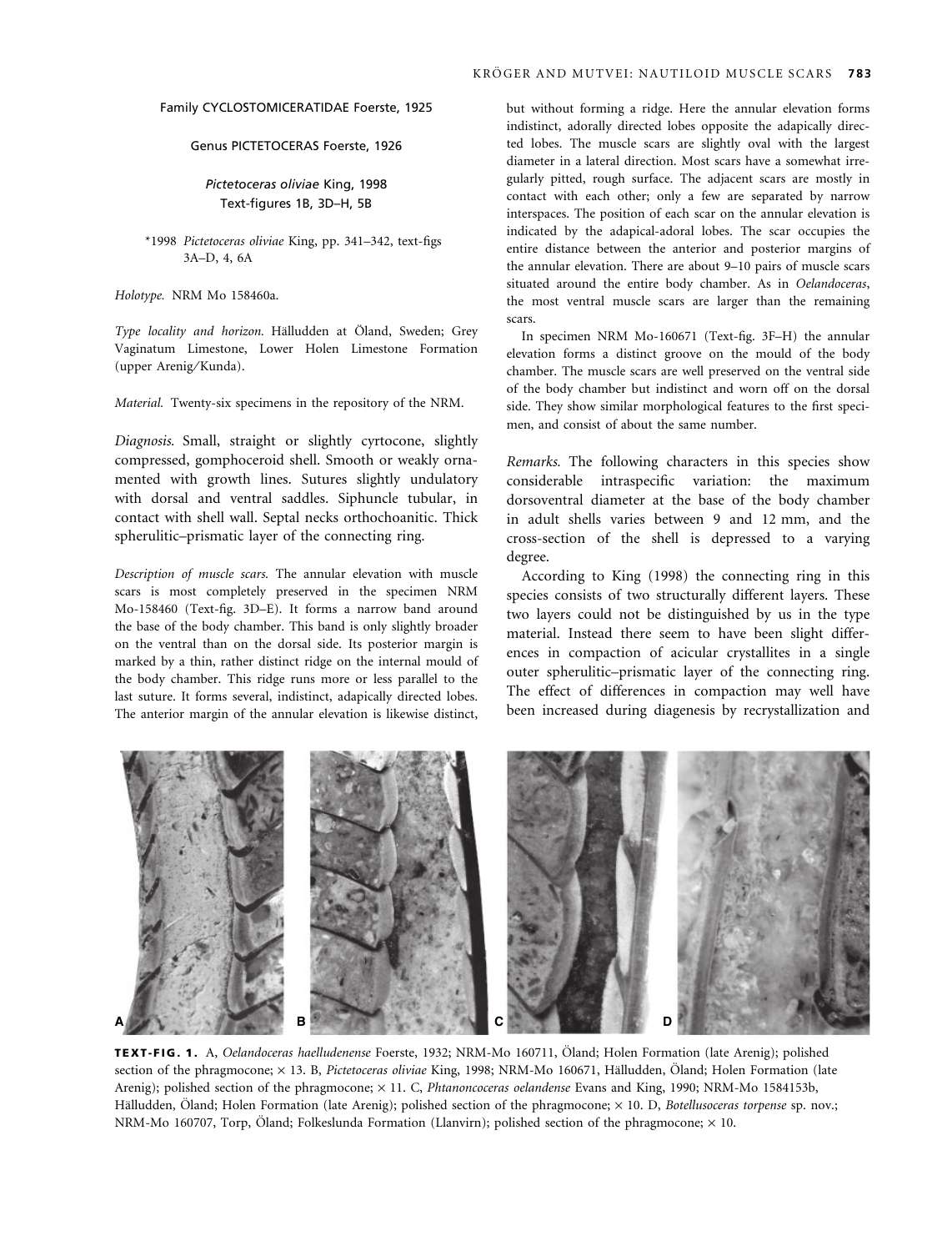phosphatization (Text-fig. 1B). As in Nautilus, the connecting ring must have had a second, inner, layer composed of glycoprotein, but this layer is usually not preserved in fossil nautiloids (Mutvei 2002b).

Occurrence. The genus is reported from the uppermost Arenig and the Llanvirn of the Ordovician of Baltoscandia.

#### Family ELLESMEROCERATIDAE Kobayashi, 1934

#### Genus OELANDOCERAS Foerste, 1932

### Oelandoceras haelluddenense Foerste, 1932 Text-figures 1A, 2A–C, 5A

- \*1932 Oelandoceras haelluddenense Foerste, p. 170, pl. 1, fig. 3A–B, text-fig. 6A–B.
- 1935 Oelandoceras haelluddenense; Biese, pp. 63–64, textfig. 3.1.
- 1962 Oelandoceras haelluddennse [sic]; Balashov, pl. 5, fig. 11.
- 1964 Oelandoceras haelluddenense; Flower, p. 98, textfig. 33.
- 1977 Oelandoceras haelluddenense; Aceñolaza, Durand and Taddei, p. 230.
- 1984 Oelandoceras haelluddenense; Dzik, p. 20, textfig. 2.35.

Holotype. SGU type 06714 MO10.

Type locality and horizon. Hälludden at Öland, Sweden; Grey Vaginatum Limestone, Lower Holen Limestone Formation (upper Arenig/Kunda).

Material. Eight specimens in the repository of the NRM

Diagnosis. Small endogastric cyrtocones, slightly compressed in cross-section, surface smooth; sutures with faint lateral lobes, slightly inclined forwards to convex (dorsal) side of shell; siphuncle narrow, tubular, close to concave (ventral) side of shell; septal necks short, orthochoanitic; connecting ring of thick spherulitic–prismatic layer; multiple pairs of muscle scars around base of body chamber.

Description. External characters of the shell were described by Foerste (1932) but the structure of the siphuncle and the type of muscle scars have hitherto remained unknown.



TEXT-FIG. 2. A–C, Oelandoceras haelludenense Foerste, 1932. A, NRM-Mo 160699, Hälludden, Öland; Holen Formation (late Arenig); muscle scars at the base of the mould of the body chamber, dorso-lateral view;  $\times$  5. B–C, NRM-Mo 160684, Hälludden, Öland; Holen Formation (late Arenig); muscle scars at the base of the mould of the body chamber; B, ventral view; C, lateral view; × 5. D-F, Estonioceras imperfectum (Quenstedt, 1845); NRM-Mo 160762, Kandel, Estonia; Middle Ordovician; muscle scars at the base of the living chamber; D, ventral view; E, lateral view; F, dorsal view;  $\times$  1.5.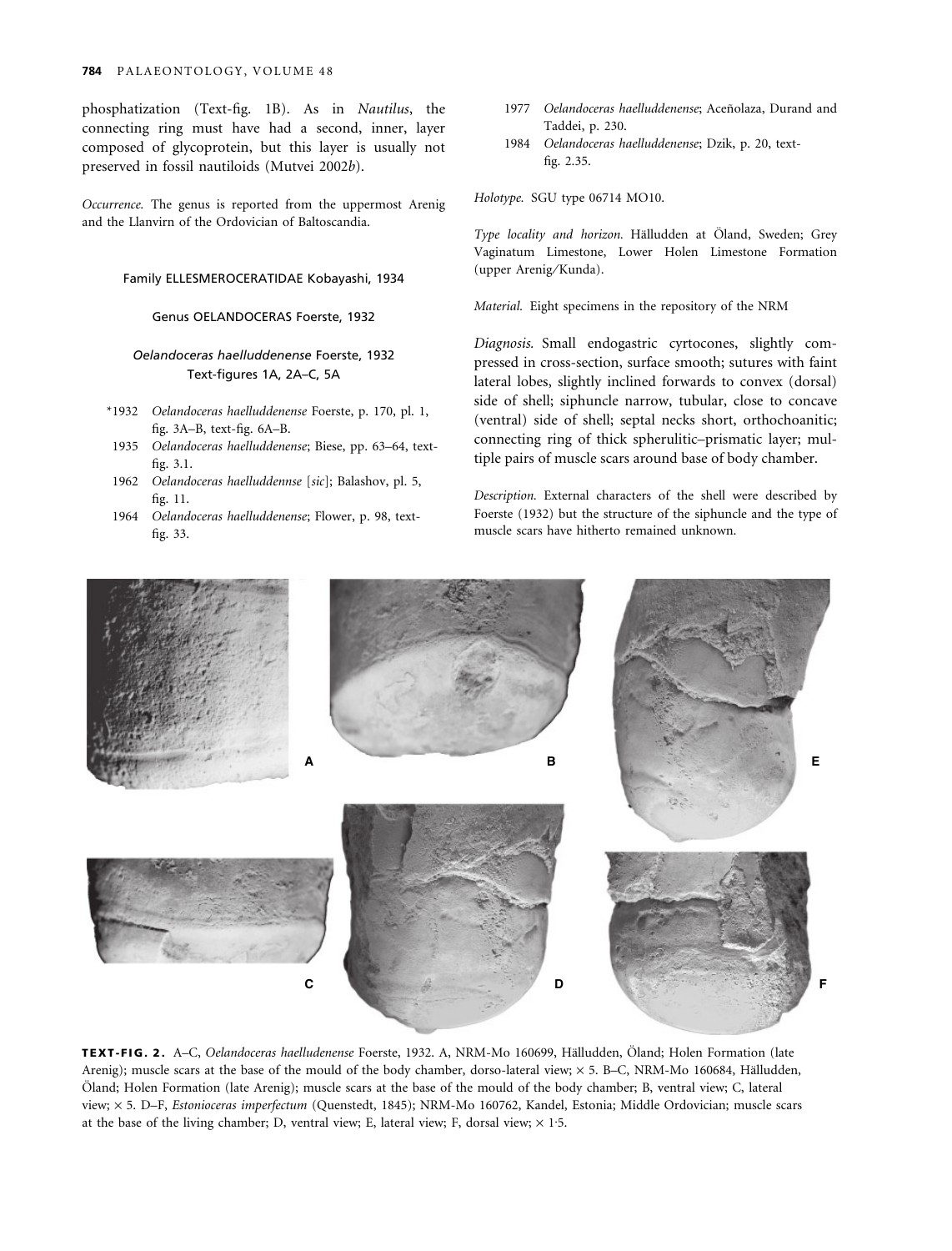The siphuncle is situated close to the concave (ventral) side of the shell. It is tubular in shape and narrow, having a diameter of about one-tenth of the dorsoventral shell diameter. Septal necks are relatively short and orthochoanitic. The connecting rings are composed of a thick spherulitic–prismatic layer. The inner glycoprotein layer of the connecting ring is not preserved.

Description of muscle scars. The annular elevation in specimen NRM Mo.160684 is discernible only on ventral concave side and on the dorsal convex side where it forms indistinct, adorally directed lobes (Text-fig. 2B–C). As in Pictetoceras oliviae, the annular elevation seems to have a uniform width on the ventral and dorsal sides. The adoral lobes of the annular elevation mark the position of the muscle scars, which seem to have a morphology similar to those in Pictetoceras.

In the second specimen, NRM Mo. 160699, the body chamber is much smaller than in the first specimen (Text-fig. 2A). The annular elevation is narrow and shows five small, somewhat indistinct, muscle scars on the ventral and ventro-lateral sides of the body chamber. In both specimens the number of muscle scars agrees with that in Pictetoceras, being about 9–10 pairs.

Remarks. The genus Oelandoceras agrees with the members of the family Ellesmeroceratidae in its endogastric shell and siphuncular structure (Text-fig. 1A). The shape of the annular elevation and the arrangement of the muscles scars show a close similarity to those in Pictetoceras oliviae. The latter characters are still unknown in the rest of the ellesmerocerids.

Occurrence. The genus is reported from the uppermost Arenig and lower Llanvirn (Holen Limestone Formtion) of the Ordovician of Baltoscandia.

Order ONCOCERIDA Flower, in Flower and Kummel 1950 Family PHTANONCOCERATIDAE Evans and King, 1990

#### Genus PHTANONCOCERAS Evans and King, 1990

#### Phtanoncoceras ellipticum (Lossen, 1860) Text-figures 1C, 3A–C, 5D

- \*1860 Cyrtoceras ellipticum Lossen, p. 27, pl. 1, fig. 3A–B.
- 1889 Cyrtoceras ellipticum; Rüdiger, p. 65.
- 1992 Phtanoncoceras ellipticum; Dzik and Kiselev, pp. 62–65, figs 1a–e, 3a–e.

Lectotype. MB C.873.

Type locality and horizon. Erratic boulder from the Folkeslunda Limestone, Zary (Lower Silesia), Poland.

Material. One specimen in the repository of the NRM, Mo 160695, from Lerkaka, Öland, Folkeslunda Limestone, coll. G. Holm 1882.

Diagnosis. Exogastric cyrtocones with slightly compressed shell. Conch section laterally compressed with broadly rounded venter and obtusely rounded dorsum. Living chamber long. Sutures with faint lateral lobes. Narrow, tubular siphuncle, orthochoanitic septal necks. Thin to moderately thick spherulitic prismatic layer of the connecting ring.

Description of muscle scars. The specimen NRM Mo-160695 (Text-fig. 3A–C) shows a well-preserved annular elevation with muscle scars. The adapical margin of the annular elevation follows a parallel course to the last suture. The adapertural margin forms a paired, broad, adorally directed lobe on the ventral side. Midventrally the two lobes are separated by an acute sinus. The width of the annular elevation at the ventral lobes is about 3 mm. On the ventro-lateral side of the body chamber there follow four acute, prominent lobes separated by rounded sinuses. The annular elevation is 3 mm wide at the lobes but only 2 mm wide between them. The lobes become somewhat narrower in the dorsal direction. In places the surface of the lobes shows longitudinal striae. On the dorso-lateral and dorsal sides the annular elevation forms three low, rounded lobes. The width of the annular elevation at the latter lobes is about 2 mm. The position of the muscle scars on the annular elevation is indicated by nine lobes on both sides of the body chamber. The most ventral pair of the scars is the largest, and the remaining eight pairs decrease somewhat in size in dorsally.

Remarks. As in the case of Pictetoceras oliviae (King 1998) the connecting ring of Phtanoncoceras was interpreted as double-layered by Evans and King (1990). In order to confirm this interpretation, we restudied the type of Phtanococeras oelandense Evans and King, 1990. Evans and King (1990, text-fig. 2) illustrated a diagrammatic cross-section of the apical part of the siphuncle of this specimen. Our current observations show, however, that the outer layer of the connecting ring is not double-layered. This subject is discussed further under P. oliviae ('Remarks' and Text-fig. 1B).

Occurrence. Llanvirn of Baltoscandia.

Order and family indeterminate

#### Genus BOTELLUSOCERAS gen. nov.

Derivation of name. Latin, botellus, small sausage.

Type species. Botellusoceras torpense sp. nov.

Diagnosis. Shell loosely coiled or cyrtoconic, moderately expanding, exogastric; body chamber contracted, gibbous adorally; cross-section of shell nearly circular; sutures transversal; siphuncle tubular, near venter but not marginal; septal necks orthochoanitic; connecting ring with a thin outer spherulitic–prismatic layer.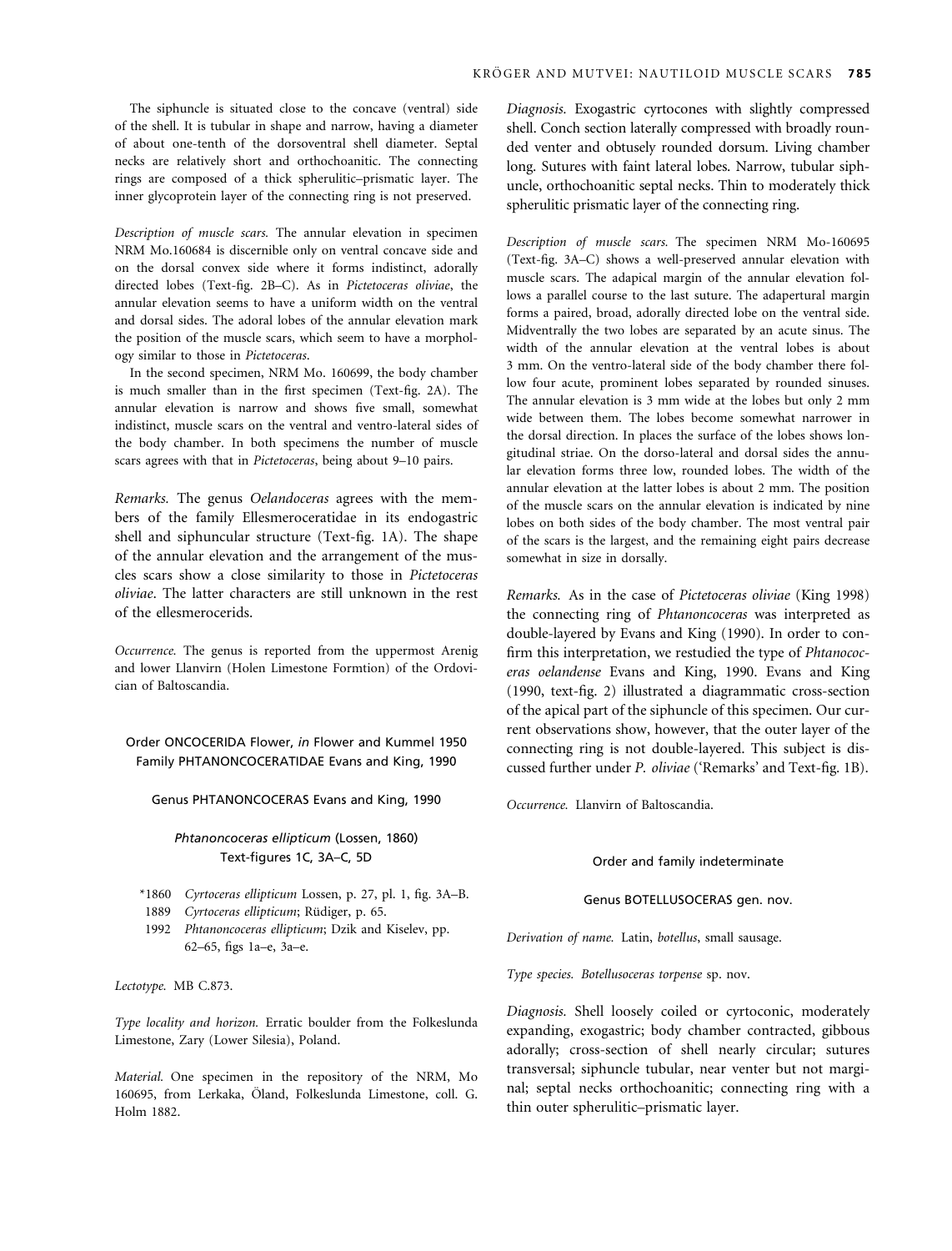

TEXT-FIG. 3. A–C, Phtanoncoceras ellipticum (Lossen, 1860); NRM-Mo 160695, LerkakA, Öland; Folkeslunda Formation (Llanvirn); muscle scars at the base of the mould of the body chamber; A, dorsal view; B, lateral view; C, ventral view;  $\times$  1.5. D-H, Pictetoceras oliviae King, 1998. D–E, NRM-Mo 158460; F–H, NRM-Mo 160671; Hälludden, Öland; Holen Formation (late Arenig); Folkeslunda Formation (Llanvirn); muscle scars at the base of the mould of the body chamber; D, ventral view; E, lateral view;  $\times$  2; F, lateral view; G, dorso-lateral view;  $\times$  4; H, dorsal view;  $\times$  20.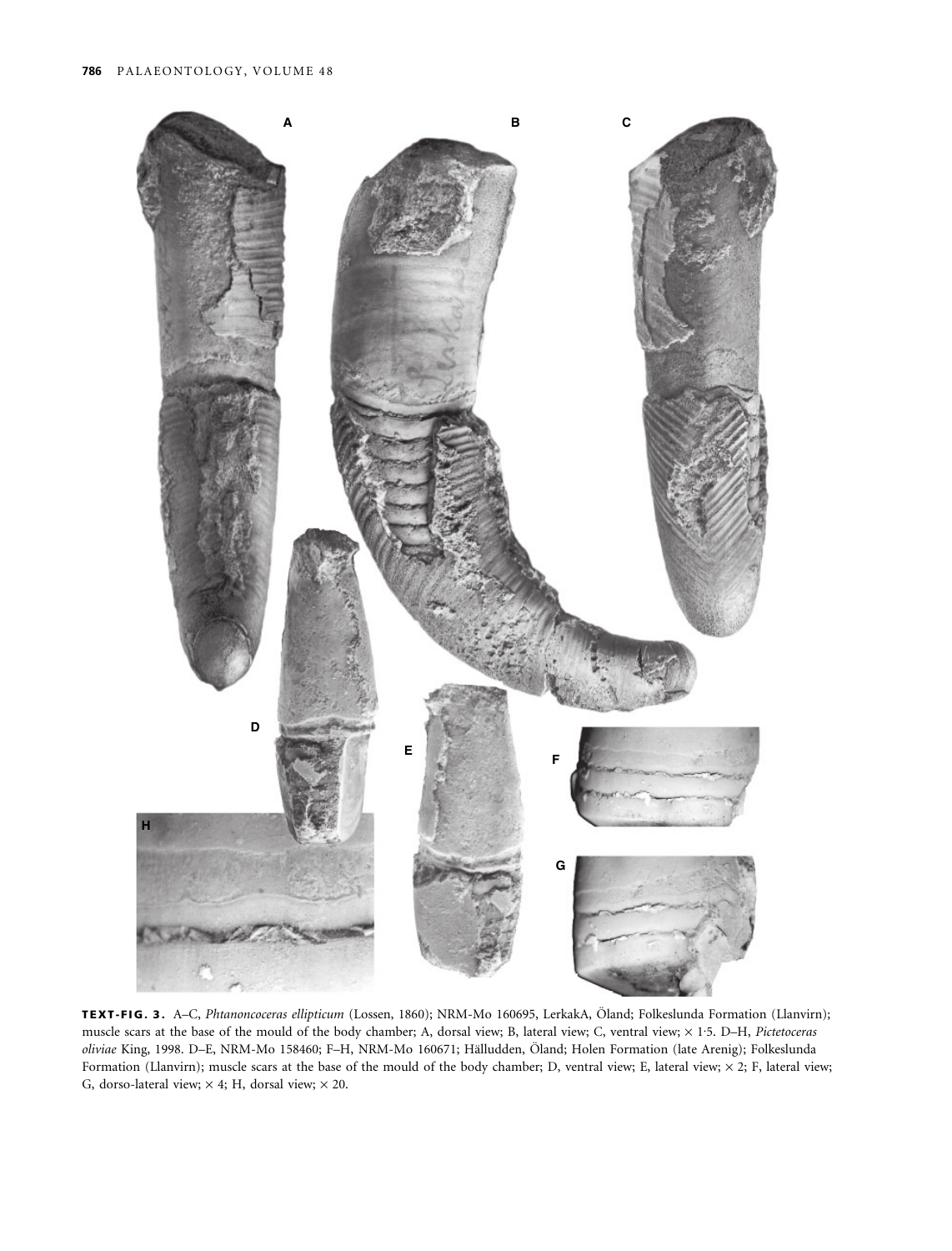Remarks. At present it is impossible to classify the genus with certainty in either the Tarphycerida or the Oncocerida. The close relationship between the two orders has already been discussed by Flower (1964). The borderline between Tarphyceratida and Oncoceratida is very narrowly drawn within Lower–Middle Ordovician exogastric cephalopods.

The genus differs from the tarphycerid Estoniceras on account of its short, bent and gibbous body chamber, a larger apical angle and lack of a hyponomic sinus. It differs from the oncocerid Piersaloceras in its smaller apical angle, shell ornamentation and spacing of septa.

Occurrence. Folkeslunda Limestone Formation, Lasnamägian, upper Llanvirn of Öland and Dalarna, Sweden.

## Botellusoceras torpense sp. nov. Text-figures 1D, 4A–D, 5C

Derivation of name. From Torp, village on Öland, Sweden.

Holotype. NRM Mo 160707, coll. Holm 1909.

Type locality and horizon. Torp, Öland, Sweden; Folkeslunda Limestone Formation, Lasnamaegian, Llanvirn.

Material. Paratype Mo-14555, 8656, 160694 and three unnumbered specimens, in the repository of the NRM.

Diagnosis. As for genus.

Description. The shell is cyrtoconic, circular in cross-section; its maximum dorsoventral diameter is 22 mm. The shell surface is smooth with straight, slightly irregular and non-equidistant growth lines. Chamber length is 7 mm at a shell diameter of 19 mm. Sutures with faint lateral lobes. Concavity of septa is 8 mm at a shell diameter of 20 mm. Siphuncle is situated near the ventral side (5 mm from the ventral side at a shell diameter of 20 mm). It is tubular and its diameter is about one-tenth of the total shell diameter. Septal necks are short and orthochoanitic. Connecting ring consists of a moderately thick, outer spherulitic–prismatic layer (Text-fig. 1D). Living chamber long (about 40 mm). Adult living chamber is sausage-like and widens slightly at the aperture.

Description of muscle scars. In the specimen NRM Mo 160707 the annular elevation is c. 3 mm wide on the ventral side of the shell but its width decreases gradually towards the dorsal side where it is about 1 mm (Text-fig. 4A–D). Its posterior margin is distinct. It runs parallel to the last suture and forms indistinct, adapically directed lobes. The anterior margin is also distinct. In contrast to the posterior margin, it forms well-defined, rounded, adorally directed lobes on the opposite side of the adapical lobes. The muscle scars on the annular elevation are clearly discernible, oval depressions with the largest diameter laterally. Each scar occupies the distance between one adapical and adoral lobe. The

ventral scars are the largest. They are separated by a rather wide interspace midventrally. On the lateral and dorsal sides there are seven scars of similar appearance to the ventral scars but their size decreases successively dorsally. The latter scars are separated by narrow interspaces.

In specimen NRM Mo160694 the annular elevation is well preserved on the lateral and dorsal sides. It shows muscle scars that are identical to those in the former specimen.

Occurrence. Folkeslunda Limestone Formation, Lasnamägian, upper Llanvirn of Öland and Dalarna, Sweden.

## Order TARPHYCERIDA Flower, in Flower and Kummel 1950

Remarks. The muscle scars of species of this order have in the past been interpreted in different ways. Mutvei (1957) figured the muscle scars of Estonioceras perforatum (Schröder, 1891), Estonioceras impressum (Hyatt, 1894) and Discoceras angulatum (Saeman, 1854), which preserved two large ventral scars and several scar-like structures on the lateral parts of the annular elevation. Additionally he figured an Estonioceras imperfectum (Quenstedt 1845–49) and Planctoceras falcatum (v. Schlotheim 1820) with annular elevation but without discernible muscle scars. This material led him to conclude a simple pair of 'retractor muscles' had been present in the Tarphycerida. Sweet (1959) argued that both dorsal and ventral muscle attachment sites occur in tarphycerids. Such dorsal sites, however, are known in lituitids that belong to the orthocerids and not to the tarphycerids (Mutvei 2002b). Sweet's conclusion that the position of the muscle scars have a limited taxonomic significance is, therefore, invalid.

#### Family ESTONICERATIDAE Hyatt, in Zittel 1900

#### Genus ESTONIOCERAS Noetling, 1883

#### Estonioceras imperfectum (Quenstedt, 1845) Text-figures 2D–F, 5E

- 1821 Lituites imperfectus Wahlenberg, p. 84.
- 1845 Lituites imperfectus Quenstedt, pl. 2, fig. 17.
- 1849 Lituites imperfectus; Quenstedt, p. 51, pl. 2, fig. 3a–b.
- 1953 Estonioceras imperfectum; Balashov, pp. 220–222, pl. 2, figs 1–3 (see for prior synonymy).
- 1959 Estonioceras imperfectum; Sweet, p. 299.
- 1964 Estonioceras imperfectum; Chang, pp. 132–133, 138, pl. 1, fig. 5.
- 1971 Estonioceras imperfectum; Neben and Krüger, pl. 18, fig. 4.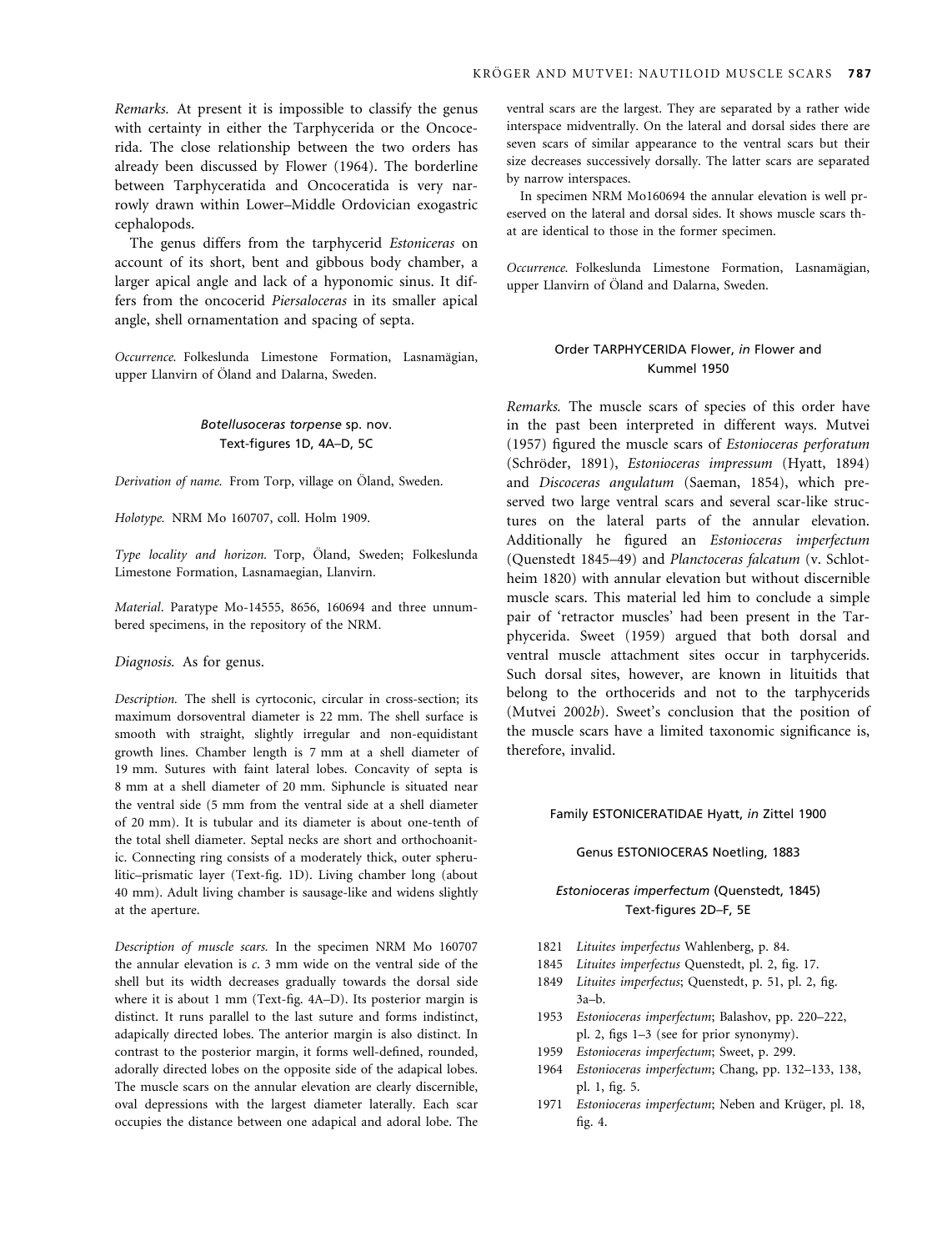

TEXT-FIG. 4. A–D. Botellusoceras torpense sp. nov.; NRM-Mo 160707, Torp, Öland; Folkeslunda Formation (Llanvirn); A, dorsal view; B, lateral view; C, ventral view; D, detail of ventral area of muscle scars;  $\times$  2.

Type locality and horizon. Orthoceratite Limestone, Middle Ordovician, Tallinn, Estonia.

Material. Two specimens in the repository of the NRM, Mo 160763, from Torp, Öland, Folkeslunda Limestone, coll. G. Holm 1882, Folkeslunda Limestone Formation, Lasnamaegian, Llanvirn; Mo 160761, 160762 (two fragments belonging to one

specimen) from Kandel, Estonia, Middle Ordovician, coll. Holm 1883–84.

Diagnosis. Large Estonioceras, openly coiled, slowly expanding, whorls nearly touch each other, shell smooth with faint growth lines, growth lines with ventral suture. Conch section depressed with broad rounded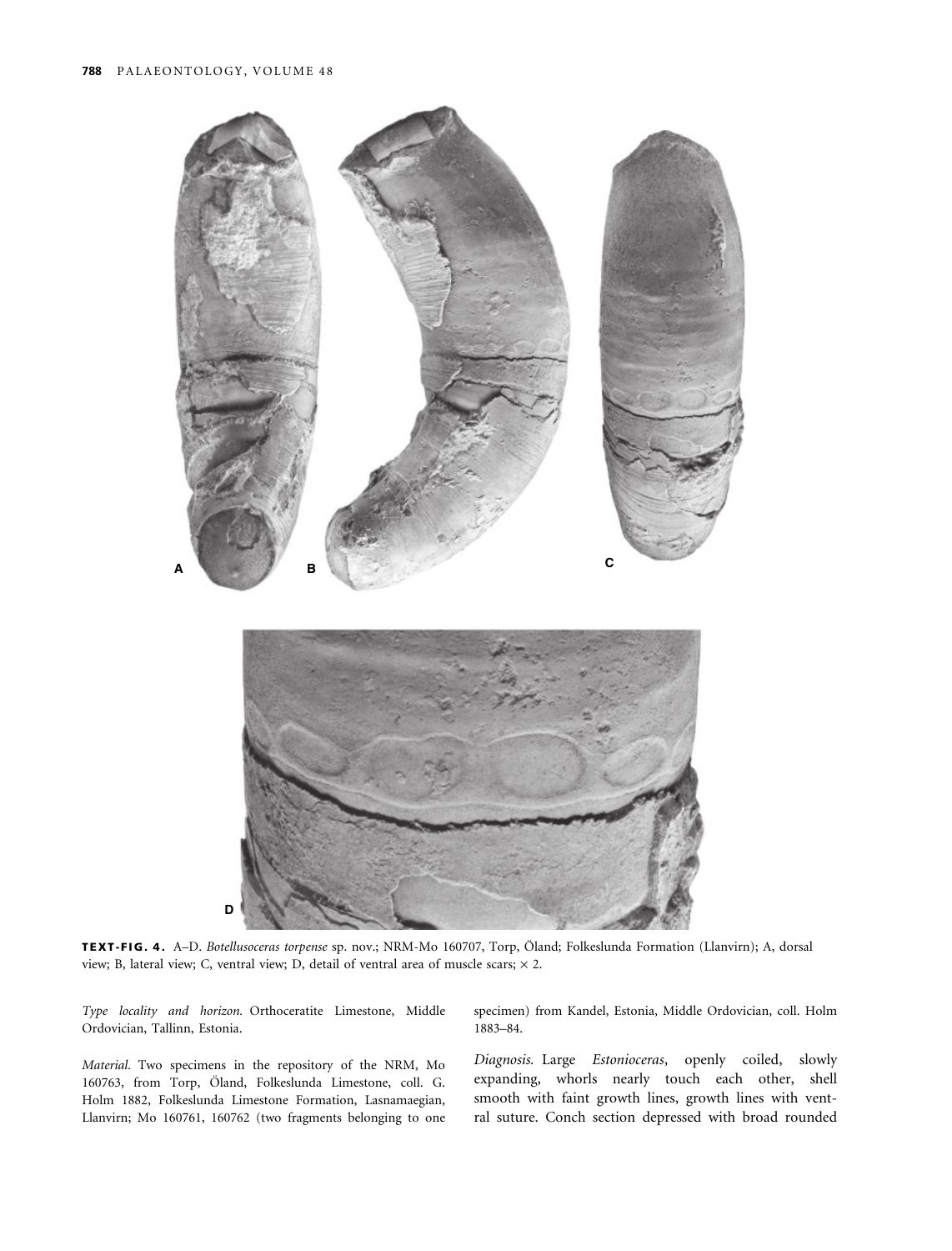

TEXT-FIG. 5. Idealized muscle scar shapes in some nautiloids; note that largest attachment areas of retractor muscles occur in the ventral part except in Nautilus. A, Oelandoceras haelludenense Foerste, 1932. B, Pictetoceras oliviae King, 1998. C, Botellusoceras torpense sp. nov. D, Phtanoncoceras ellipticum (Lossen, 1860). E, Estonioceras imperfectum (Quenstedt, 1845). F, Nautilus pompilius L.; after Mutvei and Doguzhaeva (1997); arrow in direction of growth.

venter and slightly concave dorsum, Living chamber long. Sutures with faint lateral lobes. Narrow, tubular siphuncle, subventral; orthochoanitic septal necks; thin to moderately thick spherulitic prismatic layer of the connecting ring.

Remarks. The external characters of the genus are well described by Balashov (1953). The connecting ring and septal neck system is described in detail by Mutvei (2002b) on Estonioceras imperfectum from Tallinn. A supplementary description is given below on well-preserved muscle scars in this species.

Description of muscle scars. The adult specimen, NRM Mo 160762 (Text-fig. 2D–F), shows the annular elevation with exceptionally well-preserved muscle scars. The entire shell diameter is about 80 mm and the dorso-ventral diameter at the base of the body chamber is 28 mm. The annular elevation appears as a rather deep depression on the internal mould of the body chamber. Its adapical margin is marked by a weak furrow that runs parallel to the last suture. Its adoral margin is marked by a distinct edge. The annular elevation forms a broad, rounded and high lobe on the ventral side, being 20 mm wide here. Midventrally the lobe shows a shallow, rounded sinus. On the lateral

and dorsal sides the annular elevation has a uniform width of 5 mm. Four pairs of muscle scars are distinctly visible as depressions on the annular elevation. The ventral pair is large and oval shaped with a longitudinal dimension of 8 mm and a transverse dimension of 10 mm. Midventrally these scars are in a broad contact with each other. The adapical portion of the scars has several shallow pits. On the ventro-lateral sides there are three, closely situated, somewhat quadrangular scars that decrease rapidly in size dorsally. Each of these scars has an irregularly pitted adapical portion. The rest of the annular elevation shows, on the dorso-lateral and dorsal sides, several small pits of irregular shape.

Occurrence. The genus is reported from the Llanvirn and Llandeilo of Baltoscandia and from China.

## DISCUSSION

As pointed out (Boletzky 1987; Wells 1988), Recent decapod coleoids have two pairs of pedal retractor muscles, cephalic and hyponome retractors. Octopods have an additional, second pair of cephalic retractors. Recent Nautilus has two pairs of pedal retractors, seemingly homologous to those in the majority of coleoids, but the hyponome retractors are here much smaller in size and situated on the ventral surface of the powerful cephalic retractors (Wells 1988; Mutvei et al. 1993, fig. 8B). Early Palaeozoic cephalopods show even more pairs of muscles, four pairs of cephalic retractors in tarphycerids, about 9–10 pairs in ellesmerocerids and up to 25 pairs in oncocerids and discocerids (see Text-fig. 5 and e.g. Mutvei 1964; Mjagkova 1967; Zhuravleva 1972; Dzik 1984).

Two pairs of pedal retractors in Nautilus correspond to two pairs of nephridia, gills and atria. Several authors have considered the occurrence of two pairs of these organs as primitive features, indicating metamery (e.g. Naef 1926; Lemche and Wingstrand 1959; Wingstrand 1985), whereas others have considered these organs as secondarily duplicated (e.g. Morton and Yonge 1964). It was shown later by Wingstrand (1985) and Haszprunar and Schaefer (1996) that whereas serial repetition of organs is an autapomorphy of monoplacophorans, such serial repetition of organs also seems to be a primitive feature of the Mollusca in general (Haszprunar and Wanninger 2000). Furthermore, there is a tendency for reduction of serially repeated organs in the various molluscan subclades. This trend can now also be demonstrated for cephalopods (see Text-fig. 5).

Nevertheless, the functional reason for the complex muscle system in monoplacophorans as well as in early cephalopods remains enigmatic. Haszprunar and Wanninger (2000, p. 162) pointed out that 'it is very improbable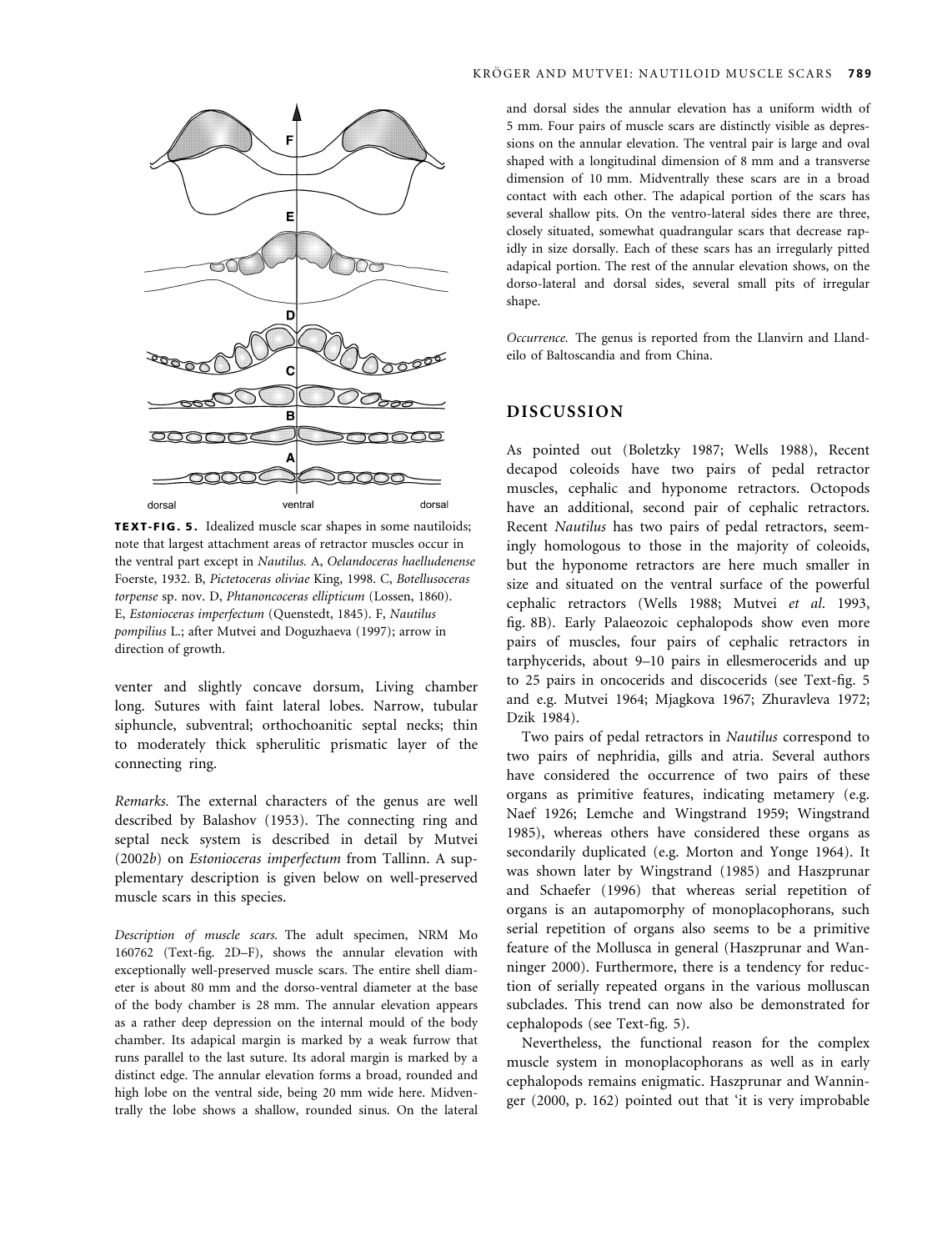that a muscle can ''survive'' phylogenetically, if there is no functional need for it'. If the multiple pedal muscles in fossil nautiloids were inherited from primitive molluscs, such as monoplacophorans and polyplacophorans, they must have acquired rapidly a new, and still unknown function. On the other hand, it is possible that the multiple muscles in fossil nautiloids have arisen by a secondary subdivision of a few retained pedal muscles, as in various Recent gastropods, notably in patellogastropods (Wanninger et al. 1999).

Acknowledgements. We are grateful to Theo Engeser who provided his Data Retrieval System, Fossil Nautiloidea, and to Andreas Wanninger for fruitful discussion. We thank William D. Hummond for helpful comments on an early draft. This work was partly supported financially by the DFG Project (Kr 2095 1) and through HIGHLAT resources (HPRI-CT-2001–00125) within the IHP program of the EU.

## REFERENCES

- ACEÑOLAZA, F. G., FELIPE, R., DURAND, R. and DÍAZ, T. 1977. Nautiloideos ordovícicos de la Precordillera Argentina. Fauna de Huaco, Provincia de San Juan. Acta Geologica Lilloana, 13 (8), 219–242.
- BALASHOV, Z. G. 1953. Coiled and semicoiled Nautiloidea of the Ordovician of the Baltic area. Trudy Vsesoyuznogo Neftyanogo Nauchno-Issled Geologii-Razvedo Institute (VNI-GRI), 78, 217–268. [In Russian].
- —— 1962. Ordovician nautiloids from the Siberian Platform. Isdatjelstvo. Leningrad University, Leningrad, 205 pp. [In Russian].
- BIESE, W. 1935. Neue Cyrtendoceras- und Oelandoceras-Arten aus märkischen Diluvialgeschieben. Zeitschrift für Geschiebeforschung, 11, 60–69.
- BOLETZKY, S. V. 1987. Embryonic phase. 5-31. In BOYLE, P. R. (ed.). Cephalopod life cycles, 2. Academic Press, London, 441 pp.
- CHANG, Z.-D. 1964. Some new nautiloid material from Evashan and Botask limestones. Acta Palaeontologica Sinica, 12, 129–138. [In Chinese, English summary].
- CHEN, J.-Y. and TEICHERT, C. 1983. Cambrian Cephalopoda in China. Palaeontographica, A, 181, 1–102.
- ZOU, X.-P., CHEN, T.-E. and QI, D.-L. 1979. Late Cambrian cephalopods of North China – Plectronocerida, Protactinocerida (ord. nov.) and Yanhecerida (ord. nov.). Acta Palaeontologica Sinica, 18, 1–20. [In Chinese, English summary pp. 20–23].
- DZIK, J. 1984. Phylogeny of the Nautiloidea. Palaeontologia Polonica, 45, 3–203.
- and KISELEV, G. 1995. The baltic nautiloids Cyrtoceras ellipticum Lossen, 1860, Cyrtoceras priscum Eichwald, 1861 and Orthoceras damesi Krause, 1877. Paläontologische Zeitschrift, 69, 61–71.
- and KORN, D. 1992. Devonian ancestors of Nautilus. Paläontologische Zeitschrift, 66, 81-98.
- EVANS, D. H. and KING, A. H. 1990. The affinities of early oncocerid nautiloids from the Lower Ordovician of Spitsbergen and Sweden. Palaeontology, 33, 623–630.
- FLOWER, R. H. 1964. The nautiloid order Ellesmeroceratida (Cephalopoda). New Mexico Institute of Mining and Technology, State Bureau of Mines and Mineral Resources, Memoir, 12, 1–164.
- and KUMMEL, B. 1950. A classification of the Nautiloidea. Journal of Paleontology, 24, 604–616.
- FOERSTE, A. F. 1925. Notes on cephalopod genera, chiefly coiled Silurian forms. Journal of the Scientific Laboratories of Denison University, 21, 1–69.
- —— 1926. Actinosiphonate, trochoceroid and other cephalopods. Denison University Bulletin, Journal of the Scientific Laboratories, 21, 285–383.
- 1932. The cephalopod genera Cyrtendoceras and Oelandoceras. Ohio Journal of Science, 32, 163–172.
- FREY, R. C. 1995. Middle and Upper Ordovician cephalopods of the Cincinnati Region of Kentucky, Indiana, and Ohio. United States Geological Survey, Professional Paper, 1066P, P1–P119.
- FURNISH, W. M. and GLENISTER, B. F. 1964. Nautiloidea-Ellesmerocerida. K129-K159. In MOORE, R. C. (ed.). Treatise on invertebrate paleontology, Part K, Mollusca 3, Cephalopoda. Geological Society of America, Boulder, and The University of Kansas Press, Lawrence, 519 pp.
- HASZPRUNAR, G. and SCHAEFER, K. 1996. Anatomy and phylogenetic significance of Micropilina arntzi (Mollusca, Monoplacophora, Micropilinidae fam. nov). Acta Zoologica (Stockholm), 77, 315–334.
- and WANNINGER, A. 2000. Molluscan muscle systems in development and evolution. Journal of Zoological Systematical Evolutionary Research, 38, 157–163.
- HYATT, A. 1894. Phylogeny of an acquired characteristic. Proceedings of the American Philosophical Society, 32, 349–647.
- ISAJI, S., KASE, T., TANABE, K. and UCHIYAMA, K. 2002. Ultrastructure of the muscle-shell attachment in Nautilus pompilius Linaeus (Mollusca, Cephalopoda). Veliger, 45, 316–330.
- JAANUSSON, V. 1960. The Viruan (Middle Ordovician) of Öland. Bulletin of the Geological Institutions of the University of Uppsala, 38, 207–288.
- and MUTVEI, H. 1982. Ordovician of Öland. Guide to excursions. IV International Symposium on the Ordovician System, Oslo. Swedish Museum of Natural History, Stockholm, 23 pp.
- KING, A. H. 1998. A review of the cyclostomiceratid nautiloids, including new taxa from the Lower Ordovician of Öland, Sweden. Palaeontology, 41, 335–347.
- KOBAYASHI, T. 1934. The Cambro-Ordovician formations and faunas of South Chosen. Palaeontology. Part I Middle Ordovician faunas. Journal of the Faculty of Sciences of the Imperial University of Tokyo, Section II, Geology, Mineralogy, Geography, Seismology, 3, 329–519.
- KUHN, O. 1940. Lehrbuch der Paläozoologie. Schweizerbart, Stuttgart, 326 pp.
- LEMCHE, H. and WINGSTRAND, K. G. 1959. The anatomy of Neopilina galatheae Lemche, 1957 (Mollusca Tryblidiacea). Galathea Report, 3, 9–73.